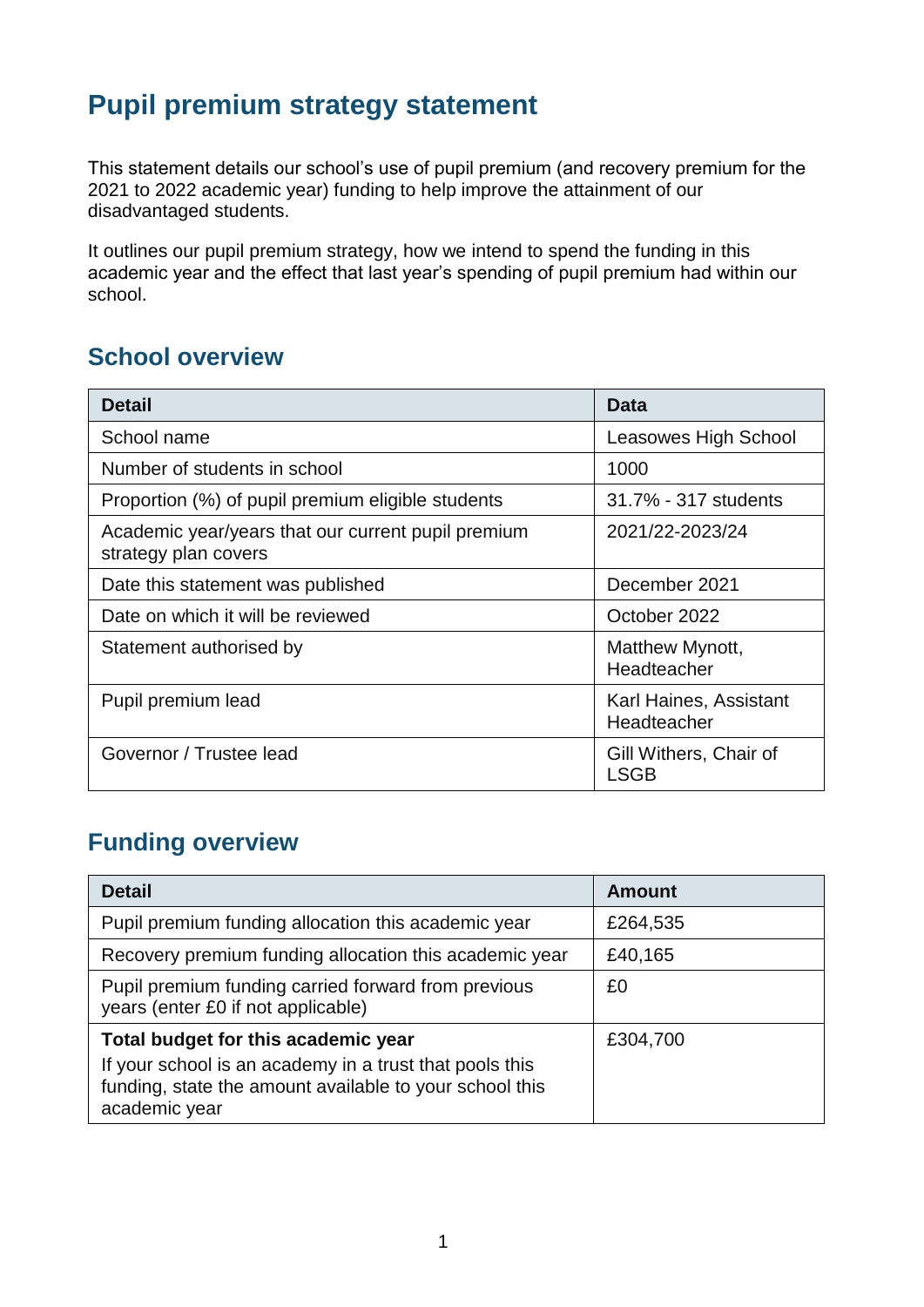# **Part A: Pupil premium strategy plan**

### **Statement of intent**

Our intention is that all students, irrespective of their background or the challenges they face, make good progress and achieve high attainment across the curriculum, particularly in EBacc subjects.

The focus of our pupil premium strategy is to support disadvantaged students to achieve that goal, including progress for those who are already high attainers. We will consider the challenges faced by vulnerable students, such as those who have a social worker and young carers. The activity we have outlined in this statement is also intended to support their needs, regardless of whether they are disadvantaged or not.

High-quality teaching is at the heart of our approach, with a focus on areas in which disadvantaged students require the most support. This is proven to have the greatest impact on closing the disadvantage attainment gap and at the same time will benefit the non-disadvantaged students in our school. Implicit in the intended outcomes detailed below, is the intention that non-disadvantaged students' attainment will be sustained and improved alongside progress for their disadvantaged peers.

Our approach will be responsive to common challenges and individual needs, rooted in robust diagnostic assessment, not assumptions about the impact of disadvantage. The approaches we have adopted complement each other to help students excel. To ensure they are effective we will:

- ensure disadvantaged students are challenged in the work that they're set
- act early to intervene at the point need is identified
- adopt a whole school approach in which all staff take responsibility for disadvantaged students' outcomes and raise expectations of what they can achieve
- allow all students the opportunity to have access to the support, guidance and curriculum in order to narrow the disadvantage gap and increase achievement and engagement in school.

### **Challenges**

This details the key challenges to achievement that we have identified among our disadvantaged students.

| Challenge<br>number | Detail of challenge                                                                                                                                             |
|---------------------|-----------------------------------------------------------------------------------------------------------------------------------------------------------------|
|                     | The Attendance of disadvantaged students is lower than that of non-<br>disadvantaged students. This includes both at overall absence and persistent<br>absence. |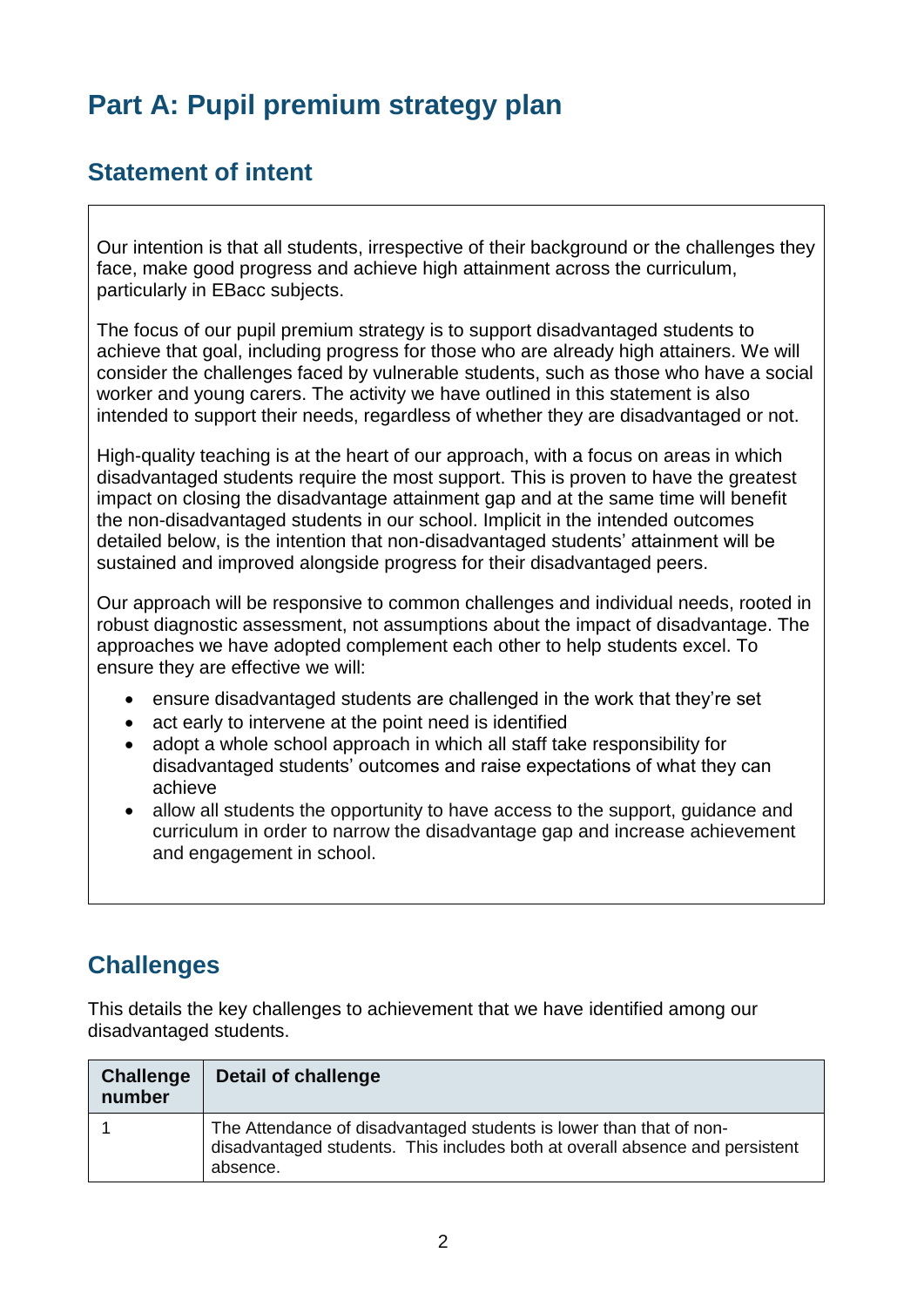| っ | From our assessment and observations, we have seen disengagement from<br>learning following lockdown coupled with a breakdown of relationships with<br>some students.                       |
|---|---------------------------------------------------------------------------------------------------------------------------------------------------------------------------------------------|
| 3 | Low aspirations from both disadvantaged students and engagement with their<br>families, results in social and emotional challenges and the need to further<br>enhance aspiration with them. |
|   | Low literacy and numeracy levels across the lower school due to the impact of<br>missed curriculum and assessment at primary on entry to secondary school.                                  |
| 5 | From discussion with KS4 students, there is clear disadvantage in access to<br>materials and space to support learning at home for students which will result<br>in gaps.                   |

#### **Intended outcomes**

This explains the outcomes we are aiming for **by the end of our current strategy plan**, and how we will measure whether they have been achieved.

| <b>Intended outcome</b>                                              | <b>Success criteria</b>                                                                                                                           |
|----------------------------------------------------------------------|---------------------------------------------------------------------------------------------------------------------------------------------------|
| Progress 8                                                           | Improve outcomes from 2019 data (-0.56)<br>over a three year period to positive<br>progress.                                                      |
| English Progress 8                                                   | Improve outcomes from 2019 data (-0.50)<br>over a three year period to positive<br>progress.                                                      |
| Maths Progress 8                                                     | Improve outcomes from 2019 data (-0.66)<br>over a three year period to positive<br>progress.                                                      |
| Percentage gaining English Grade 4+                                  | Improve outcomes from 2019 data (57.1%)                                                                                                           |
| Percentage gaining Maths Grade 4+                                    | Improve outcomes from 2019 data (55.1%)                                                                                                           |
| Attainment 8                                                         | Improve outcomes from 2019 data (37.00)                                                                                                           |
| Attendance                                                           | Improving attendance to national averages<br>at both absence and persistent absence and<br>to be consistently above national over three<br>years. |
| Increasing wider curriculum engagement of<br>students in enrichment. | Engagement in opportunities sees<br>improvement in attendance and behaviour.                                                                      |

Activity in this academic year

This details how we intend to spend our pupil premium (and recovery premium funding) **this academic year** to address the challenges listed above.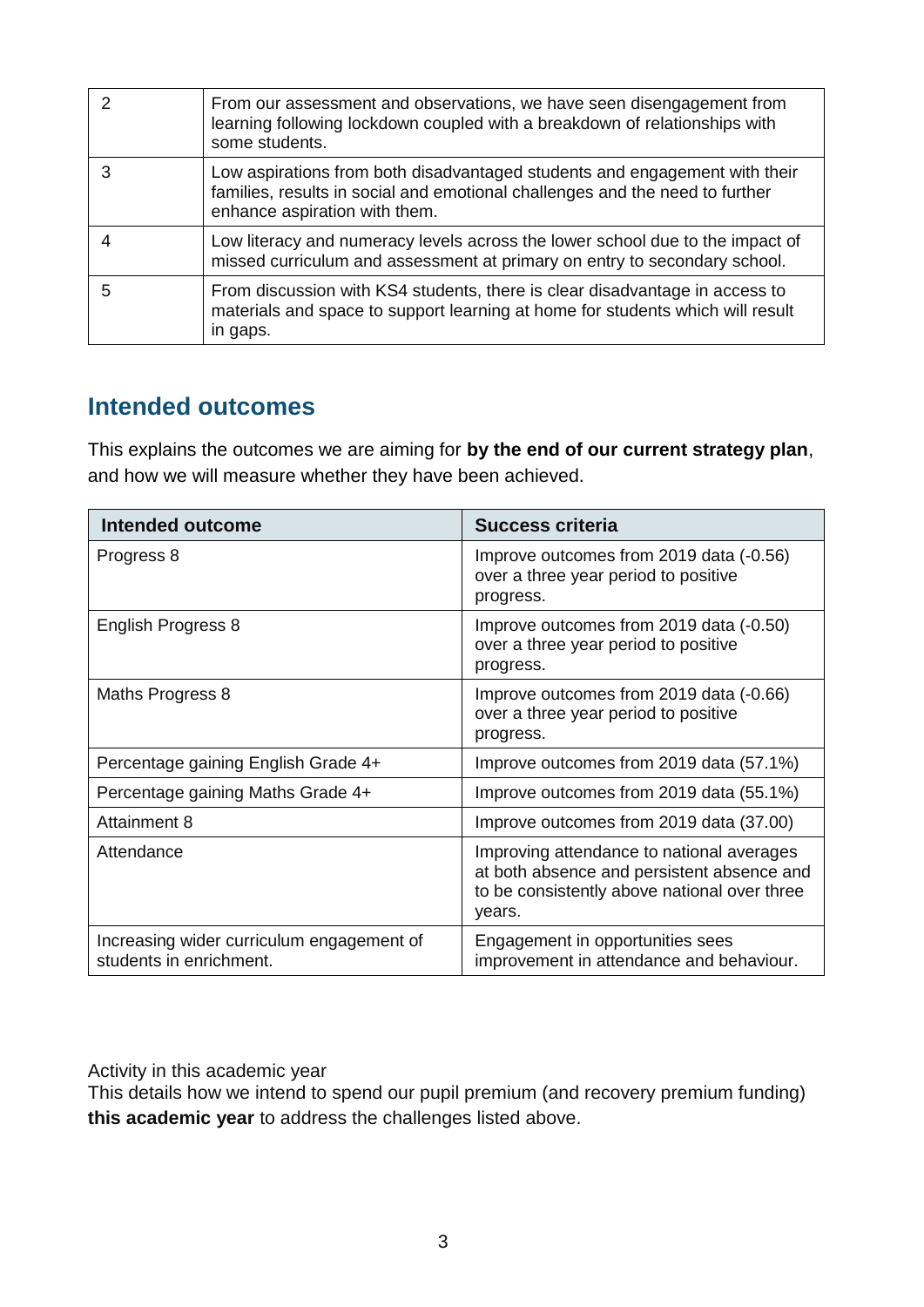## **Teaching (for example, CPD, recruitment and retention)**

Budgeted cost: £104000

| <b>Activity</b>                                                                                                                                                                                                                      | Evidence that supports this approach                                                                                                                                                                                                                                      | <b>Challenge</b><br>number(s)<br>addressed |
|--------------------------------------------------------------------------------------------------------------------------------------------------------------------------------------------------------------------------------------|---------------------------------------------------------------------------------------------------------------------------------------------------------------------------------------------------------------------------------------------------------------------------|--------------------------------------------|
| High expectations in<br>teaching and learning<br>and with teachers that<br>is reinforced by quality<br>assurance processes<br>and walkthru CPD,<br>with focus on<br>behaviour and<br>expectations,<br>questioning and<br>curriculum. | High expectations including uplift transmits high<br>expectations to students and an aspirational<br>approach to high achievement.<br>https://educationendowmentfoundation.org.uk/support-<br>for-schools/school-improvement-planning/1-high-quality-<br>teaching         | 2,3                                        |
| Developing<br>metacognitive, self-<br>regulation and co-<br>construction skills in all<br>students.<br>This will involve<br>ongoing teacher<br>training.                                                                             | Teaching metacognitive strategies to students can<br>be an inexpensive method to help students become<br>more independent learners.<br>https://educationendowmentfoundation.org.uk/education-<br>evidence/teaching-learning-toolkit/metacognition-and-<br>self-regulation | 2,3                                        |
| Supporting curriculum<br>planning and student<br>learning through the<br>provision of student<br>revision guides.                                                                                                                    | The provision of revision guides addresses the<br>gaps in learning and knowledge that may be<br>present as a result of poor engagement or poor<br>attendance. It also addresses it economic<br>disadvantage which may prevent families providing<br>these.                | 2,3,5                                      |
| Teachers to focus on<br>vulnerable groups<br>including Pupil<br>Premium.                                                                                                                                                             | Having a focus on specific group of students<br>improves interaction, improves the quality of<br>feedback and the quality of teaching learning. It<br>also addresses disengagement and fosters good<br>relationships.                                                     | 2,3                                        |
| This will be show<br>through actions such<br>as marking their work<br>first, targeted<br>questions, and specific<br>seating arrangements.                                                                                            | Work already undertaken with live marking<br>provides a strong base for the approach towards<br>identifying individuals to make progress.<br>https://educationendowmentfoundation.org.uk/education-<br>evidence/guidance-reports/feedback                                 |                                            |
| Improving literacy in all<br>subject areas in line<br>with recommendations<br>in the EEF 'Improving<br>Literacy in Secondary<br>Schools' guidance.                                                                                   | Acquiring disciplinary literacy is key for students as<br>they learn new, more complex concepts in each<br>subject.<br><b>Improving Literacy in Secondary Schools</b>                                                                                                     | 4                                          |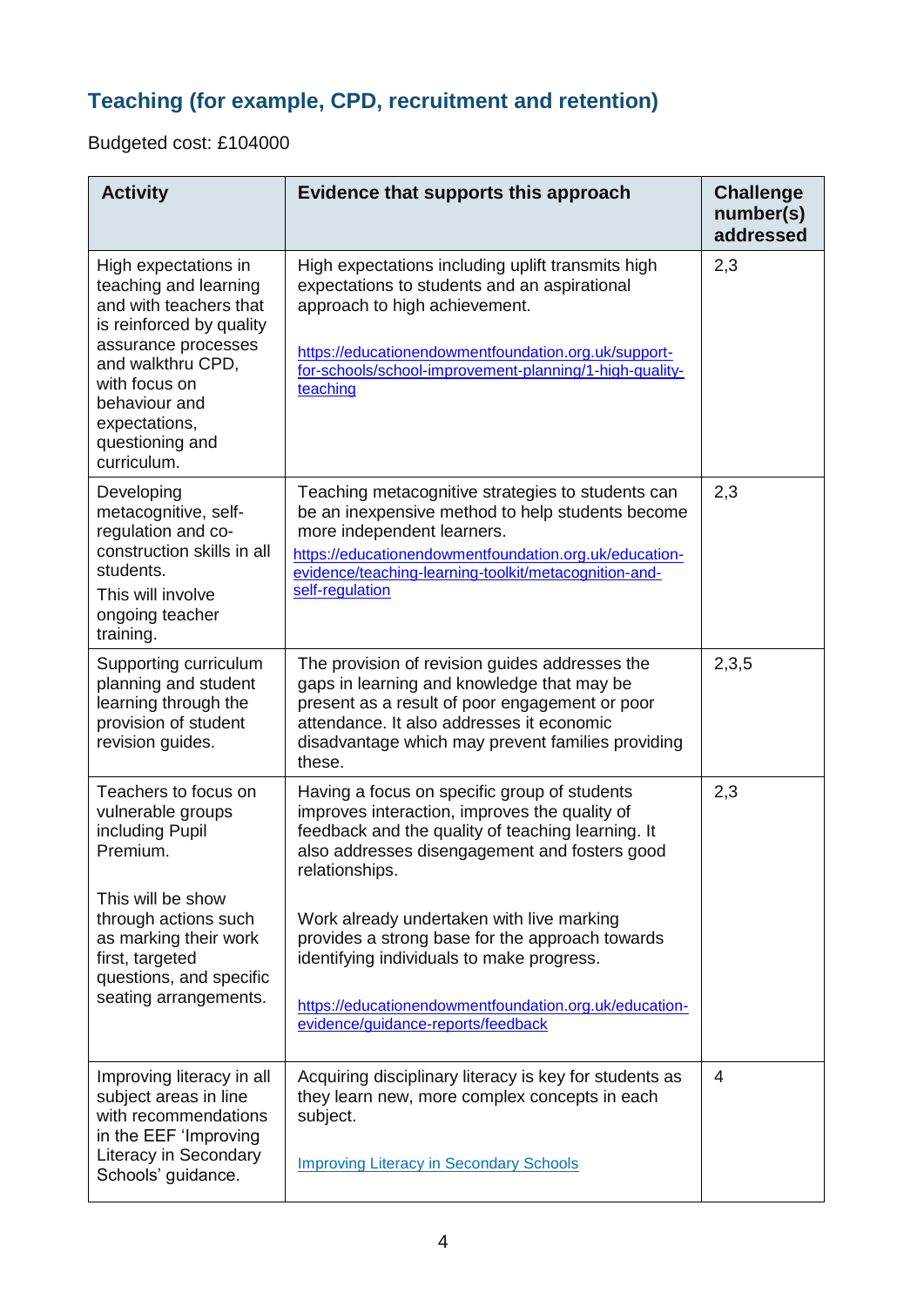| This will be reinforced<br>by the use of<br>Accelerated Reading,<br>Bedrock, and Forensic<br>Reading in Key Stage<br>3.                                                                                                                                       | Reading comprehension, vocabulary, and other<br>literacy skills are heavily<br>linked with attainment in Maths and English.<br>Reading comprehension strategies   Toolkit Strand  <br><b>Education Endowment Foundation   EEF</b>                                                                                                                                                                                                 |   |
|---------------------------------------------------------------------------------------------------------------------------------------------------------------------------------------------------------------------------------------------------------------|-----------------------------------------------------------------------------------------------------------------------------------------------------------------------------------------------------------------------------------------------------------------------------------------------------------------------------------------------------------------------------------------------------------------------------------|---|
| Developing numeracy<br>through the use of<br><b>Hegarty Maths which</b><br>will provide targeted<br>work and<br>individualised teacher<br>input.<br>Development also of a<br>numeracy stream<br>through form time to<br>provide basic skill<br>understanding. | Individualised instruction is required to address<br>misconceptions and gaps in knowledge which<br>prevent skill acquisition at higher levels.<br>Clear link that students who develop their basic<br>numeracy skills on a daily basis will enable higher<br>level mathematical understanding with subject skill<br>teaching.<br>https://educationendowmentfoundation.org.uk/education-<br>evidence/guidance-reports/maths-ks-2-3 | 4 |

### **Targeted academic support (for example, tutoring, one-to-one support structured interventions)**

Budgeted cost: £100000

| <b>Activity</b>                                                                                                                                                                                        | Evidence that supports this approach                                                                                                                                                                                                                                                                                                      | <b>Challenge</b><br>number(s)<br>addressed |
|--------------------------------------------------------------------------------------------------------------------------------------------------------------------------------------------------------|-------------------------------------------------------------------------------------------------------------------------------------------------------------------------------------------------------------------------------------------------------------------------------------------------------------------------------------------|--------------------------------------------|
| Providing an<br>academic mentor<br>with a sole focus<br>on disadvantaged<br>students who will<br>work with targeted<br>students<br>individually, in<br>small groups or<br>provide support in<br>class. | Individual and small group tutoring allows for gaps<br>in knowledge and misconceptions to be addressed<br>effectively. Small group tuition allows for catch-up<br>activities to take place, especially in English and<br>Maths.<br>https://educationendowmentfoundation.org.uk/education-<br>evidence/teaching-learning-toolkit/mentoring | 2,3,4                                      |
| School led tutoring<br>to provide a blend<br>of tuition and<br>mentoring for<br>students whose<br>education has<br>been most<br>impacted by the<br>pandemic.                                           | Tuition targeted at specific needs and knowledge<br>gaps can be an effective method to support low<br>attaining students or those falling behind.<br>One to one tuition   EEF (educationendowmentfounda-<br>tion.org.uk)                                                                                                                  | 3,4                                        |
|                                                                                                                                                                                                        | <b>Small group tuition   Toolkit Strand   Education</b><br><b>Endowment Foundation   EEF</b>                                                                                                                                                                                                                                              |                                            |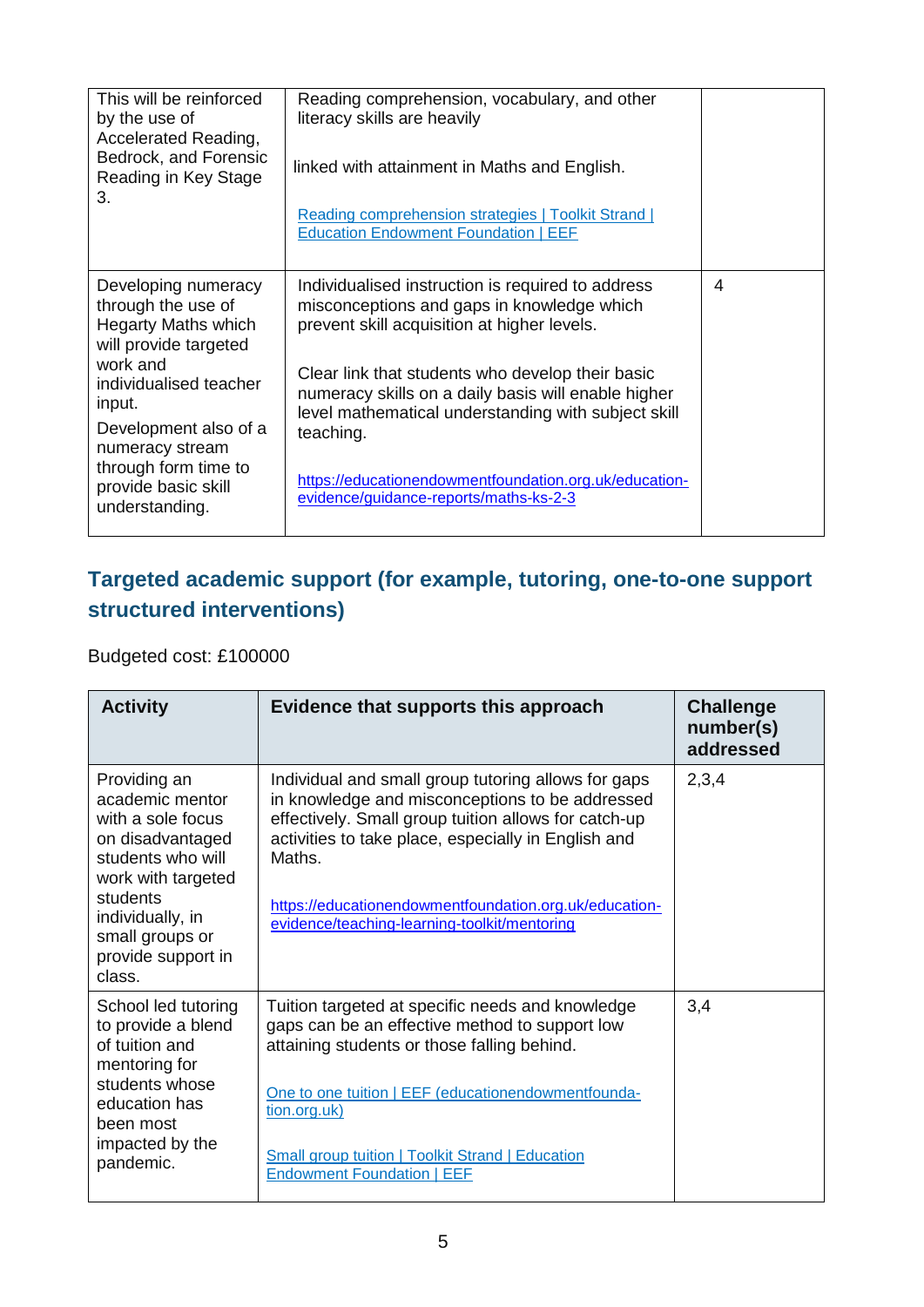| Tutoring will be<br>delivered by<br>teachers and non-<br>teachers who will<br>have received<br>appropriate<br>professional<br>development<br>through the support<br>of NTP and<br>recovery premium.                             |                                                                                                                                                                                                                                                        |           |
|---------------------------------------------------------------------------------------------------------------------------------------------------------------------------------------------------------------------------------|--------------------------------------------------------------------------------------------------------------------------------------------------------------------------------------------------------------------------------------------------------|-----------|
| The provision of<br>faculty-based<br>interventions<br>sessions outside of<br>lesson time to<br>enable catch-up to<br>take place and<br>address identified<br>misconceptions.                                                    | Intervention targeted at specific needs and<br>knowledge gaps can be an effective method to<br>support low attaining students or those falling<br>behind.                                                                                              | 2,3,4     |
| <b>Academic Boards</b><br>will have a focus<br>on the<br>achievement and<br>progress of<br>disadvantaged<br>students and<br>ensure appropriate<br>strategies and<br>interventions are<br>put into place to<br>address concerns. | An overview of student performance across the<br>curriculum allows strategic direction and application<br>of effective intervention.                                                                                                                   | 2,4       |
| Disadvantaged<br>students will be a<br>focus for staff<br>during parents<br>evenings, and<br>where necessary<br>appointments will<br>be made on behalf<br>of parents.                                                           | Co-constructed actions plans and positive<br>relationships with parents have a direct positive<br>impact upon students achievement.<br>https://educationendowmentfoundation.org.uk/education-<br>evidence/guidance-reports/supporting-parents          | 1,2,3,4,5 |
| Provision of nurture<br>interventions using<br>both school and if<br>appropriate<br>external staff to<br>ensure that<br>students are able<br>and ready to learn.                                                                | In order for students to learn other aspects of the<br>hierarchy of needs to be addressed and secure.                                                                                                                                                  | 1,2       |
| Use of external<br>assessment to<br>support the<br>curriculum gaps,<br>using PIE                                                                                                                                                | The use of external assessment allows for<br>benchmarking both across the Multi Academy trust<br>and nationally to show areas of knowledge gaps,<br>but provides individual information for teachers to<br>provide subject knowledge and intervention. | 3,4       |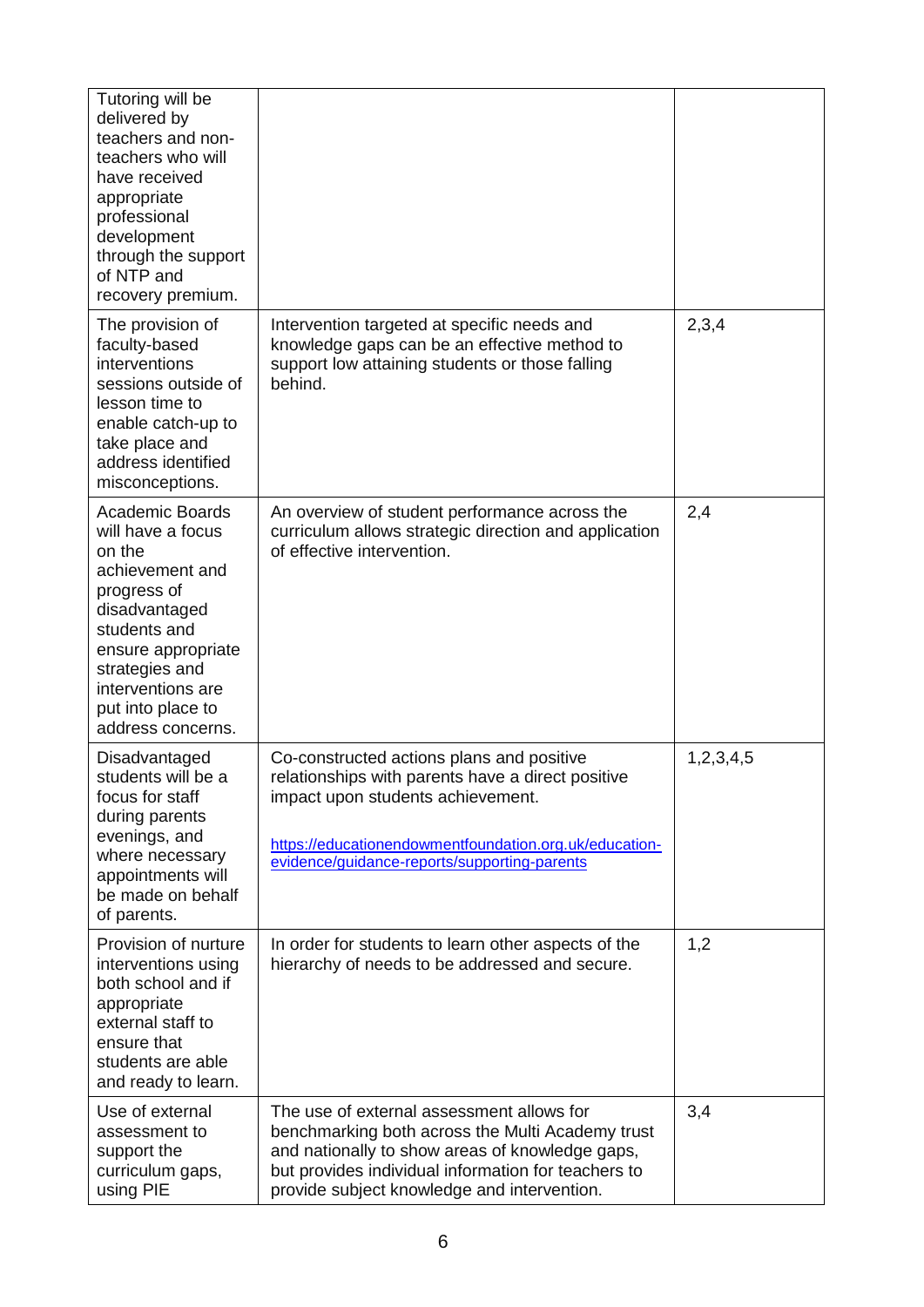| (Progress in<br>English) and PIM<br>Standardised tests   Assessing and Monitoring Pupil<br>(Progress in<br>Progress   Education Endowment Foundation   EEF<br>Maths) in year 7,<br>with the use of<br>CATS as well as<br>PIE in year 9. |
|-----------------------------------------------------------------------------------------------------------------------------------------------------------------------------------------------------------------------------------------|
|-----------------------------------------------------------------------------------------------------------------------------------------------------------------------------------------------------------------------------------------|

### **Wider strategies (for example, related to attendance, behaviour, wellbeing)**

Budgeted cost: £100700

| <b>Activity</b>                                                                                                                                                                                          | Evidence that supports this approach                                                                                                                                                                                                 | <b>Challenge</b><br>number(s)<br>addressed |
|----------------------------------------------------------------------------------------------------------------------------------------------------------------------------------------------------------|--------------------------------------------------------------------------------------------------------------------------------------------------------------------------------------------------------------------------------------|--------------------------------------------|
| Provision of<br>pastoral support<br>for behaviour and<br>wellbeing. This will<br>include individual<br>or small group<br>work and working<br>with the family and<br>external agencies<br>as appropriate. | In order for students to learn other aspects of the<br>hierarchy of needs to be addressed and secure.<br>https://educationendowmentfoundation.org.uk/education-<br>evidence/teaching-learning-toolkit/behaviour-<br>interventions    | 1,2,3                                      |
| Provision of<br>mentoring to<br>address<br>behavioural<br>concerns via<br>Krunch.                                                                                                                        | In order for students to learn other aspects of the<br>hierarchy of needs to be addressed and secure.<br>https://www.gov.uk/government/publications/behaviour-<br>in-schools                                                         | $\overline{2}$                             |
| Increasing<br>participation in<br>wider opportunities<br>within the school.<br>These includes<br>clubs, sports<br>activities and trips.                                                                  | The development of affiliation towards the school<br>reduces disengagement and promotes<br>achievement.<br>https://educationendowmentfoundation.org.uk/education-<br>evidence/teaching-learning-toolkit/aspiration-<br>interventions | 2,3                                        |
| Dedicated pastoral<br>support to address<br>first day absence<br>and associated<br><b>ISSUES.</b>                                                                                                        | In order to promote attendance and address<br>fundamental causation it is necessary to work<br>closely with families and build good relationships.<br><b>Improving School Attendance</b>                                             | 1                                          |
| Disadvantage<br>students engage<br>with and are<br>represented in the<br>student leadership<br>body.                                                                                                     | The development of affiliation towards the school<br>reduces disengagement and promotes<br>achievement.                                                                                                                              | 2,3                                        |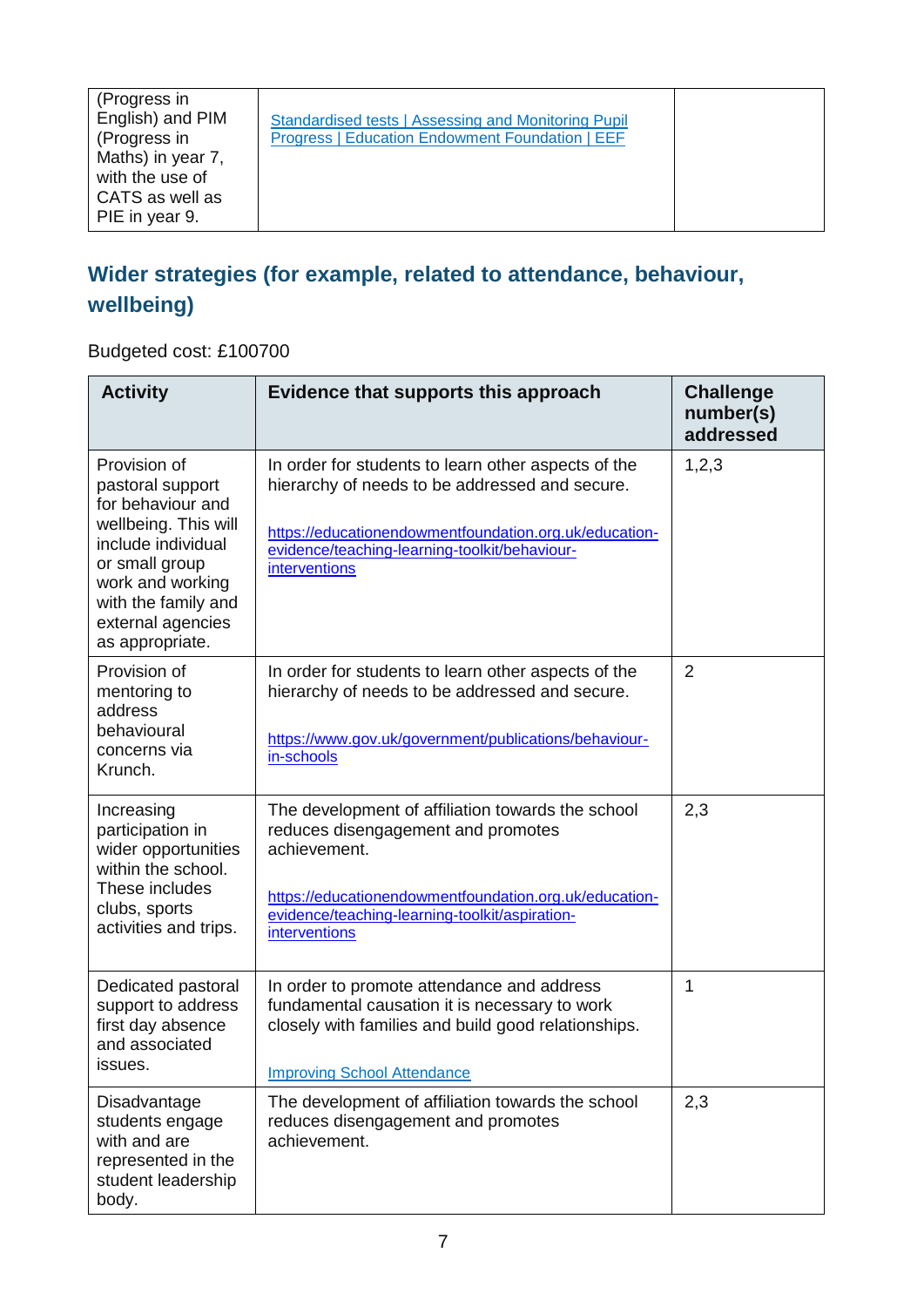|                                                                                                                           | https://educationendowmentfoundation.org.uk/education-<br>evidence/teaching-learning-toolkit/aspiration-<br>interventions                                                                                                                                                           |           |
|---------------------------------------------------------------------------------------------------------------------------|-------------------------------------------------------------------------------------------------------------------------------------------------------------------------------------------------------------------------------------------------------------------------------------|-----------|
| An ICT room to be<br>staffed and<br>available for<br>students to use<br>until 4pm Monday<br>- Thursday.                   | Economic disadvantage often prevents the<br>provision of support materials and an appropriate<br>workplace for students.<br>https://educationendowmentfoundation.org.uk/education-<br>evidence/teaching-learning-toolkit/homework                                                   | 5         |
| The provision of<br>revision guides<br>and if necessary<br>ICT equipment to<br>develop and<br>enable learning at<br>home. | Economic disadvantage often prevents the<br>provision of support materials and an appropriate<br>workplace for students.                                                                                                                                                            | 5         |
| Contingency fund<br>for acute issues<br>including uniform,<br>travel passes and<br>trips.                                 | Experiences of similar schools to ours indicates<br>that it is necessary to have a small amount of<br>funding available to respond quickly to unidentified<br>needs.<br>https://educationendowmentfoundation.org.uk/education-<br>evidence/teaching-learning-toolkit/school-uniform | 1,2,3,4,5 |
| Disadvantaged<br>students provided<br>with a music<br>lesson subsidised<br>by school.                                     | Playing of a musical instrument helps develop and<br>foster a discipline in children, as well as provide<br>opportunity that may not previously be afforded.<br>https://www.gov.uk/government/publications/research-<br>review-series-music                                         | 2,3,5     |

## **Total budgeted cost: £304700**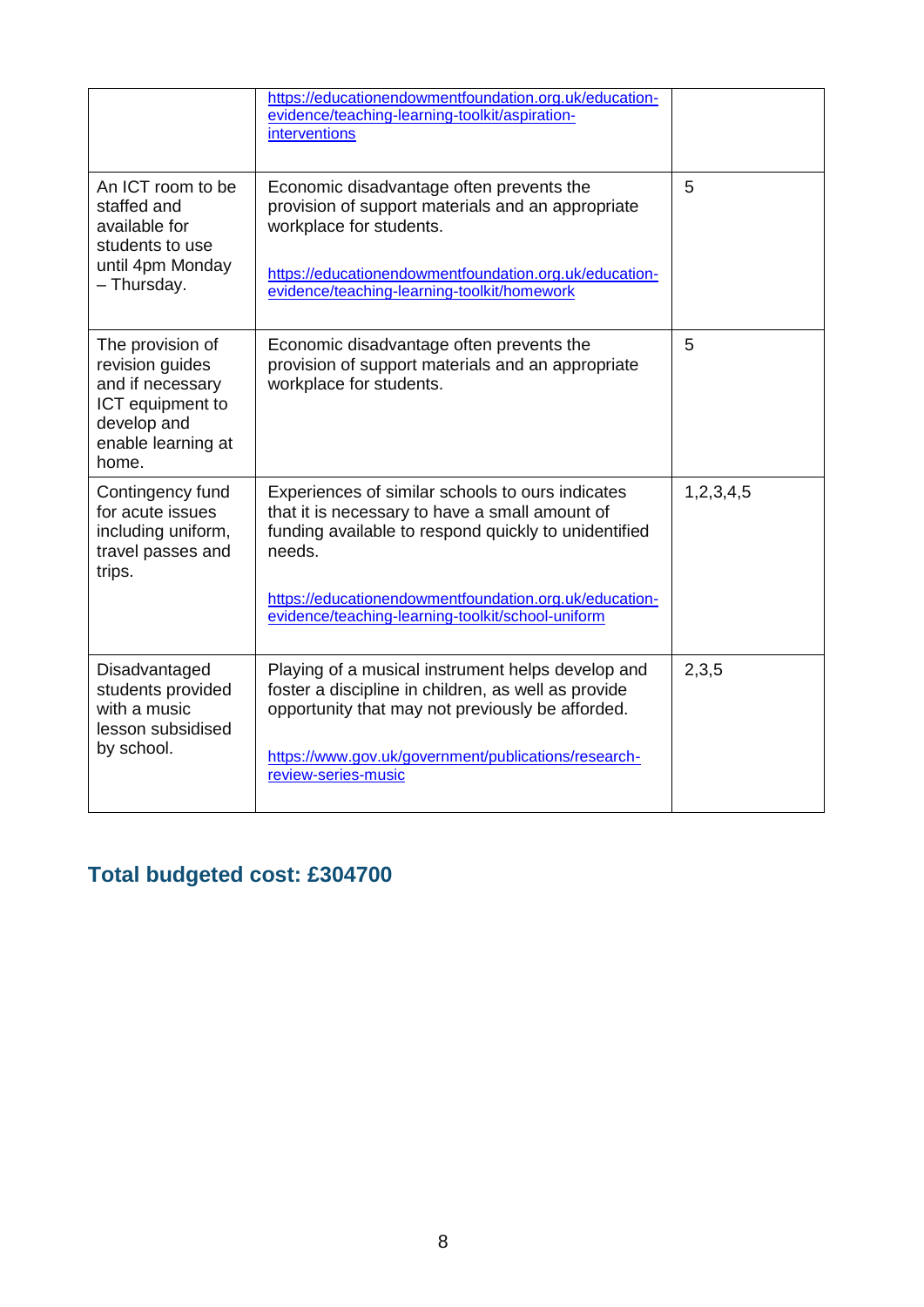## **Part B: Review of outcomes in the previous academic year**

#### **Pupil premium strategy outcomes**

This details the impact that our pupil premium activity had on students in the 2020 to 2021 academic year.

As a result of the disruption caused during 2020-21 by Covid-19 and the associated measures taken to control it, Centre Assessment Grades (CAGs) and internal data have been used to evaluate the effectiveness of the pupil premium activity for that year.

Our assessment of the reasons for these outcomes points primarily to Covid-19 impact, which disrupted all of our subject areas to varying degrees. As evidenced in schools across the country, partial closure was most detrimental to our disadvantaged pupils, and they were not able to benefit from our pupil premium funded improvements to teaching and targeted interventions to the degree that we intended. The impact was mitigated by our resolution to maintain a high quality curriculum, including online remote learning in all subjects for all children.

Attendance during 2020-21 for disadvantaged students was low, including Persistent Absence. These figures represent a decline from the previous year where attendance for this group were better. There are no national statistical release data for these periods amidst the pandemic. The school had a high level of cases (over 18% of students), meaning each student with the virus had an impact on attendance data. Attendance continues to be a focus of our current plan.

Increasing participation in wider opportunities was exceptionally difficult to develop in the environment school was operating and therefore remains an ongoing target. Likewise developing parental engagement at events including Parents Evening remains an area for development. Virtual parents evenings during 2020/21 did have small gains in engagement, but also show a technological gap.

Our assessments demonstrated that student behaviour, wellbeing and mental health were significantly impacted last year, primarily due to COVID-19-related issues. The impact was particularly acute for disadvantaged students. We used pupil premium funding to provide wellbeing support for all pupils, and targeted interventions where required. We are building on that approach in our new plan.